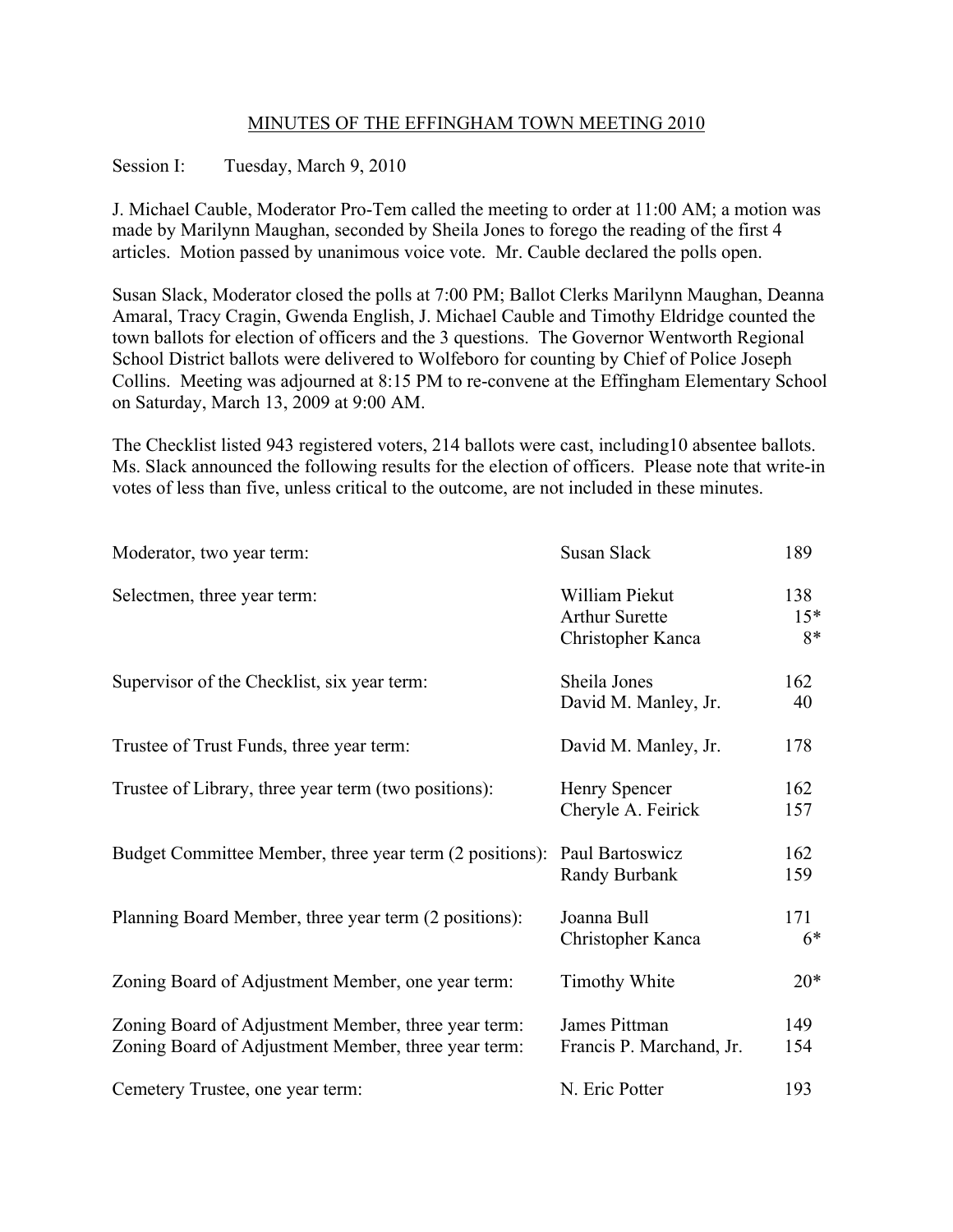Cemetery Trustee, two year term: Avril K. Davis 176

\*Write-in votes

Article 2: Are you in favor of the adoption of Zoning Ordinance Amendment Number 2010- 1 as proposed by the Planning Board to add a new Article 20, as per RSA 674:58-61, allowing single family workforce housing in all districts except the Historic and Province Lake Districts and allowing multi-family workforce housing within 500' of Rt. 25 and Rt. 153 but not in the Village or Historic Districts? Yes 131, No 80. Village or Historic Districts?

Article 3: Are you in favor of the adoption of Zoning Ordinance Amendment Number 2010- 2 as proposed by the Planning Board to add a new Article 21, as per RSA 674:62-66, allowing small wind energy systems in all districts except the Historic and Province Lake Districts? Yes 168, No 42.

Article 4: Are you in favor of the adoption of Zoning Ordinance Amendment Number 2010- 3 as proposed by the Planning Board to make various formatting corrections and minor housekeeping changes within the Zoning Ordinances? Yes 152, No 55.

Session II: Susan Slack, Moderator gaveled the meeting to order 9:15 AM on Saturday, March13, 2010 with approximately 150 Effingham residents and non-residents in attendance. Town Clerk Marilynn Maughan, read the election results from March 9, 2010. Moderator Slack then proceeded to explain how the meeting would be conducted and read Article 5 to the voters present.

Article 5: To see if the Town will vote, pursuant to RSA 154:1, I(b), to organize the Town of Effingham Fire Department as follows: a fire chief appointed by the Board of Selectmen upon the recommendation of a Selectmen appointed review board. Officers and firefighters will be appointed to the Town's fire department upon the recommendation of the fire chief, by the Board of Selectmen. This requires a majority vote.

The article was moved by John Meisner, seconded by David Manley. Discussion began with Selectman Meisner reading a statement prepared by the Board clarifying the issues surrounding this article. Attorney Matthew Serge gave a statement outlining the insurance issues regarding the Fire Department following their standard operating procedures and the duties of the Fire Chief with the Board of Selectmen being the employer not the overseers of the Fire Department, with the volunteers being employees. Acting Fire Chief John Burdette spoke against the article. A motion was made by Henry Spencer, seconded by John Meisner to amend the article to include "…a fire chief appointed by the Board of Selectmen to a three year term…". The amendment to Article 5 passed by majority hand vote. Following the passing of the amendment to Article 5, Michael Cauble made a motion to move the article, seconded by Eve Klotz. Motion passed by majority hand vote. The final wording of Article 5 is: "To see if the Town will vote, pursuant to RSA 154:1, I(b), to organize the Town of Effingham Fire Department as follows: a fire chief appointed by the Board of Selectmen to a three year term upon the recommendation of a Selectmen appointed review board. Officers and firefighters will be appointed to the Town's fire department upon the recommendation of the fire chief, by the Board of Selectmen.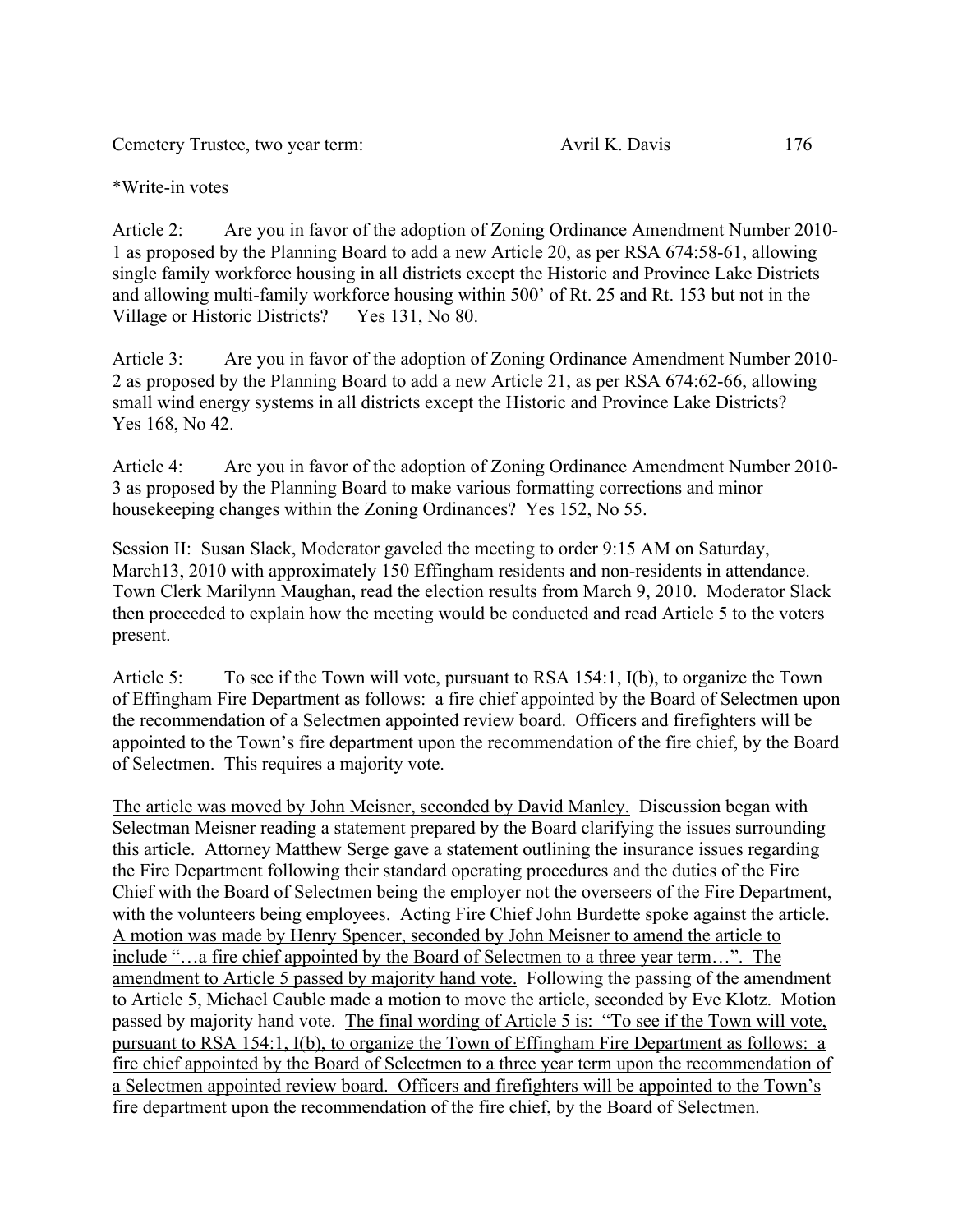Moderator Slack then announced that she had been given a petition by five voters requesting a secret ballot vote and we then proceeded to vote by secret ballot. The petition is attached herein by reference. Once everyone was given an opportunity to cast their ballot vote, Marilynn Maughan, Town Clerk and Deanna Amaral, Deputy Town Clerk, counted the ballots. Article 5 passed by ballot vote: 94 yes ballots, 44 no ballots.

Gwen English made a motion to restrict reconsideration of Article 5, seconded by Michael Cauble. The motion passed by majority hand vote. Moderator Susan Slack announced a moment of silence in honor of those Effingham residents that passed away during 2009.

Article 6: To see if the Town will vote to raise and appropriate the sum of Thirty One Thousand Five Hundred and Eleven Dollars (\$31,511.00) to contract the services of Avitar Associates of New England, Inc. for the year 2010. This sum represents payment for the fifth year of a five-year level funded contract that provides for a full update of property values to market rate in 2010 as required by RSA 75:8-a, as well as general assessing services throughout each of the five years and field data verification of information appearing on property tax cards.

The article was moved by Timothy Eldridge, seconded by John Meisner. There was no discussion. The article passed by majority hand vote.

Article 7: To see if the Town will vote to raise and appropriate the sum of Seventy Thousand Dollars (\$70,000.00) for road reconstruction.

The article was moved by William Piekut, seconded by John Meisner. Discussion: Sheila Jones asked what roads the funds would be used on. Selectman Piekut listed Bailey Road, Colcord Hill Road, Moody Road and Granite Road. William Brooks asked for an explanation as to what the difference was between Article 7 and Article 8. Selectman Piekut explained that Article 7 involved repairs to the roads and Article 8 involved the paving of the roads. Following the brief discussion, Article 7 passed by majority hand vote.

Article 8: To see if the Town will vote to raise and appropriate the sum of One Hundred Thirty Thousand Dollars (\$130,000.00) for road resurfacing and sealing.

The article was moved by John Meisner, seconded by Timothy Eldridge. Following a short discussion, the article was passed by majority hand vote.

A motion was made by Michael Pilkovsky, seconded by Paul Bartoswicz, to discuss Article 11 prior to Article 9. The motion passed by majority hand vote.

Article 9: To see if the Town will vote to raise and appropriate the sum of Thirty-five Thousand Dollars (\$35,000.00) for payments to the following Capital Reserve Accounts:  $(6.6)$ 

|                              |           | (Account balances as of $12/31/09$ |
|------------------------------|-----------|------------------------------------|
| Invasive Aquatic Plants      | 500.00    | $(S \t10,339.85)$                  |
| Fire Truck/Equipment         | 10,000.00 | (\$136,595.01)                     |
| Municipal Maintenance Garage | 500.00    | $(S \t 7,277.82)$                  |
| Police Cruiser/Equipment     | 7,000.00  | $(S \t15,981.75)$                  |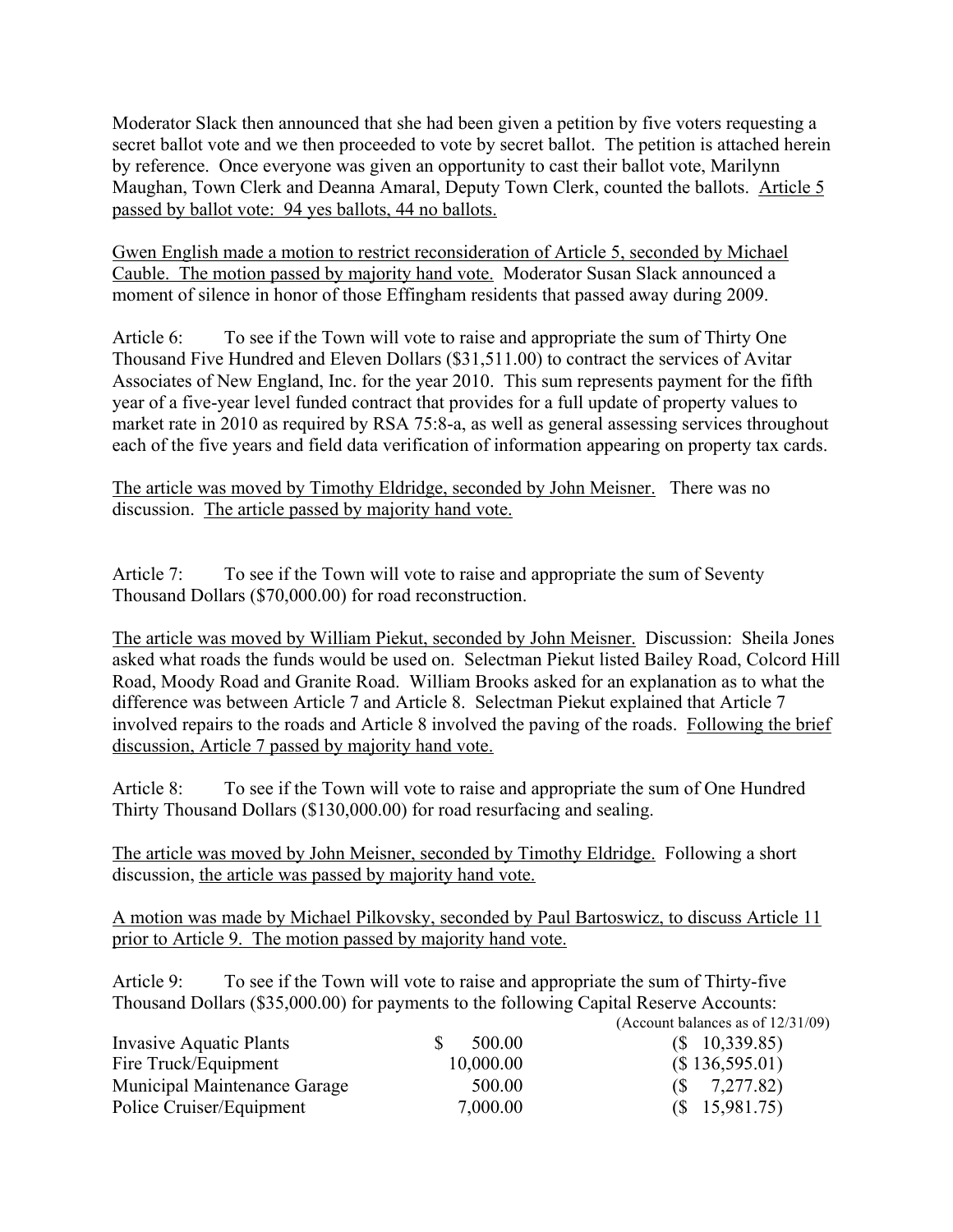| <b>Public Safety Buildings</b>           | 2,500.00                                 | $(S$ 44,694.02)            |
|------------------------------------------|------------------------------------------|----------------------------|
| Rescue Vehicle/Equipment                 | 2,500.00                                 | $(S$ 34,048.65)            |
| Salt Shed                                | 2,000.00                                 | 7,277.82)<br>$(S_{\rm s})$ |
| Town Owned Bridges                       | 8,000.00                                 | $(S$ 22,727.66)            |
| <b>Transfer Station/Recycling Center</b> | 2,000.00                                 | 13,448.26)                 |
|                                          | Total in above Capital Reserve accounts: | \$292,390.84               |

Article 9 was moved by Timothy Eldridge, seconded by John Meisner. A brief discussion followed. A motion was made by Michael Pilkovsky, seconded by Michael Cauble, to reduce the Police Cruiser/Equipment Capital Reserve Fund to \$3,000.00. Following a brief discussion, the motion to reduce the Police Cruiser/Equipment Capital Reserve Fund to \$3,000.00 passed by majority hand vote. Following the vote to reduce the Police Cruiser/Equipment Capital Reserve Fund to \$3,000.00, Article 9 as amended to \$31,000.00 passed by majority hand vote.

Motion was made by Gwenda English, seconded by Eve Klotz to restrict reconsideration of Articles 6 through 9. The motion passed by majority hand vote.

Article 10: To see if the Town will vote to raise and appropriate the sum of One Thousand Dollars (\$1,000.00) from the undesignated fund balance to be added to the Fire Truck and Equipment Capital Reserve Fund previously established. The \$1,000.00 was received from the Town of Parsonsfield in 2009 for Fire Department Mutual Aid.

The article was moved by William Piekut, seconded by Timothy Eldridge. No discussion. Article 10 passed by majority hand vote.

Article 11: To see if the Town will vote to raise and appropriate the sum of Ten Thousand Dollars (\$10,000.00) from the undesignated fund balance to be added to the Police Cruiser Capital Reserve Fund previously established. The \$10,000.00 was received from police detail reimbursements.

The article was moved by William Piekut, seconded by john Meisner. Following a brief discussion, including an explanation by Police Chief Joseph Collins regarding the replacement of the police cruiser, Article 11 passed by majority hand vote.

Article 12: To see if the Town will vote to raise and appropriate the sum of Five Hundred Dollars (\$500.00) to be added to the Emergency Management/Disaster Expendable Trust Fund previously established.

The article was moved by Timothy Eldridge, seconded by John Meisner. Following a brief discussion, Article 12 was passed by majority hand vote.

Article 13: To see if the Town will vote to raise and appropriate the sum of Eight Thousand Dollars (\$8,000.00) to be added to the Municipal Buildings Expendable Trust Fund previously established.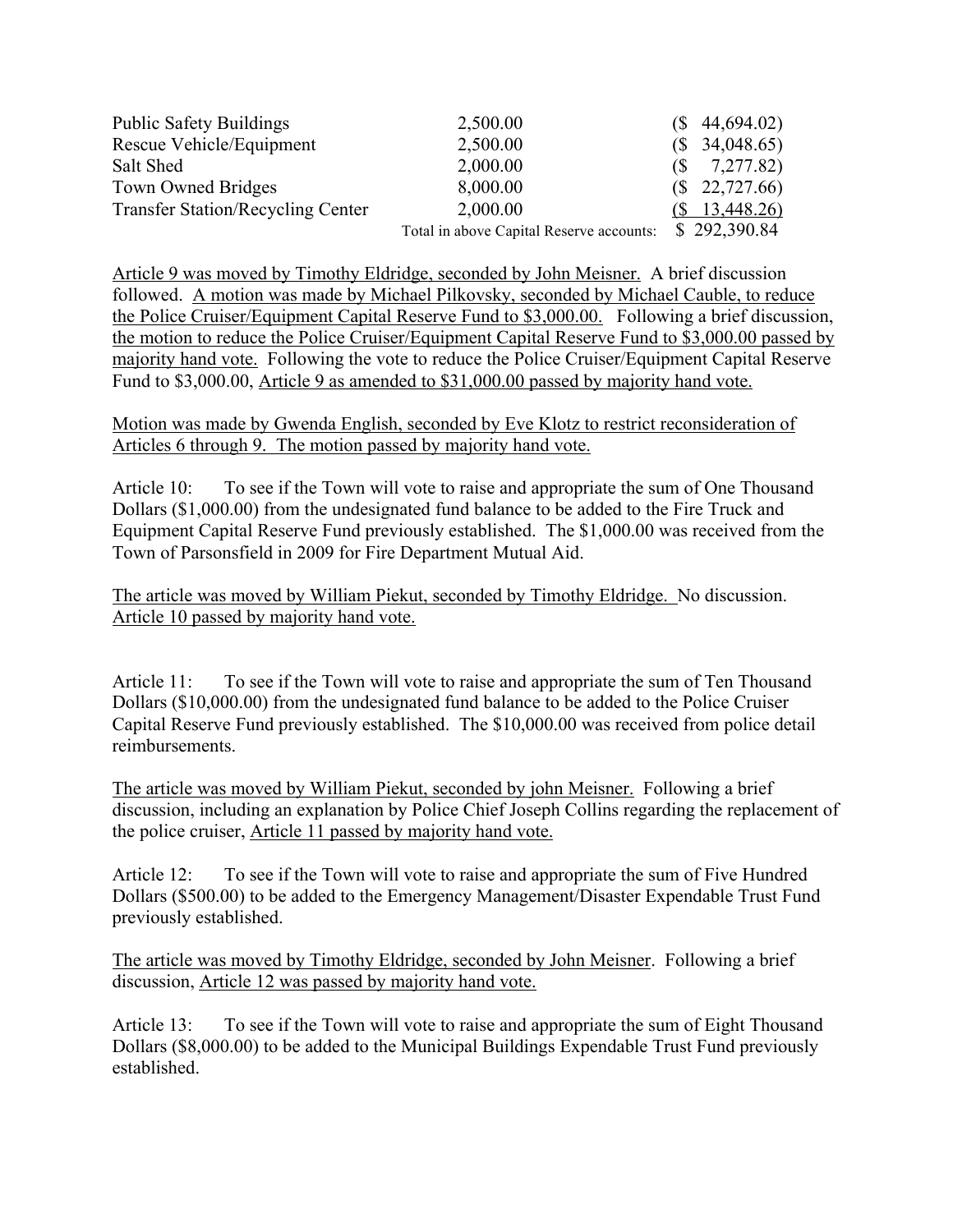The article was moved by William Piekut, seconded by John Meisner. There was no discussion. Article 13 passed by majority hand vote.

Article 14: To see if the Town will vote to raise and appropriate the sum of One Dollar (\$1.00) to be added to the Planning and Land Use Expendable Trust Fund previously established.

The article was moved by Timothy Eldridge, seconded by William Piekut. Motion was made to amend this article to \$1,000.00 by Henry Spencer, seconded by Eve Klotz. The amendment to the article passed by majority hand vote. A second motion was made to amend this article to \$8,000.00 by Stefan Zalewski, seconded by Barbara Thompson. This amendment to the amended article failed by majority hand vote. A third motion was made to amend this article to \$3,000.00 by Eve Klotz, seconded by Michael Cauble. The amendment to the amended article passed by a majority hand vote. Article 14 as amended to \$3,000.00, then passed by 44 yes hand votes to 32 no hand votes.

Article 15: To see if the town will vote to raise and appropriate the sum of One Hundred Dollars (\$100.00) to be added to the Parks and Recreation Trust Fund previously established.

The article was moved by Timothy Eldridge, seconded by John Meisner. Following a brief discussion, Article 15 passed by majority hand vote.

Article 16: To see if the Town will vote to raise and appropriate the sum of Two Thousand Five Hundred Dollars (\$2,500.00) to be added to the Library Equipment Expendable Trust Fund previously established.

The article was moved by William Piekut, seconded by Timothy Eldridge. Following a brief discussion, Article 16 passed by majority hand vote.

A motion was made by James Miller, seconded by Avril Davis to move the discussion and vote on Articles 18 through 26 ahead of Article 17. The motion passed by majority hand vote.

Article 17: To see if the Town will vote to raise and appropriate the Budget Committee and Selectmen's recommended sum of \$1,239,764.00 for the ensuing year for general operations.

The article was moved by Paul Bartoswicz, seconded by Timothy Eldridge. Following a brief discussion, Article 17 was passed with no changes to the general operating budget by majority hand vote.

| 4130<br>Executive |
|-------------------|
|                   |

| <b>Benevolence Expenses</b> | 200.00   |
|-----------------------------|----------|
| Computer & Network Expense  | 1,800.00 |
| Mileage                     | 150.00   |
| Office Equipment & Supplies | 3,000.00 |
| Personnel Background Checks | 2,000.00 |
| Postage                     | 1,000.00 |
| <b>Salaries</b>             |          |
|                             |          |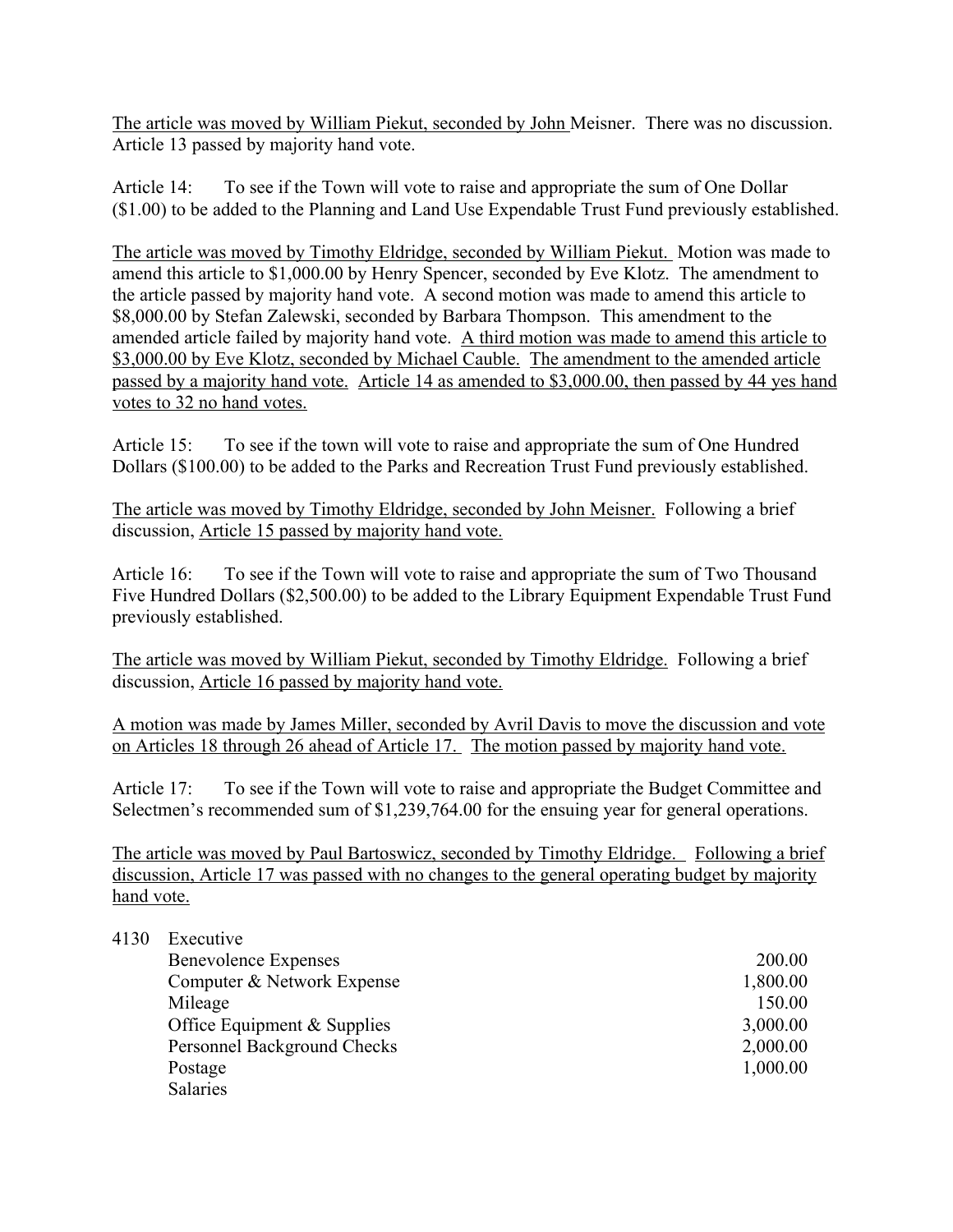| <b>Administrative Assistant</b>      | 31,500.00 |
|--------------------------------------|-----------|
| <b>Clerical Support</b>              | 7,700.00  |
| Moderator                            | 500.00    |
| Selectmen                            | 21,000.00 |
| <b>Trustee of Trust Funds</b>        | 300.00    |
| <b>Total Salaries</b>                | 61,000.00 |
| Telephone                            | 1,500.00  |
| <b>Town Meeting Expense</b>          | 200.00    |
| <b>Town Report Printing</b>          | 1,950.00  |
| Workshops & Seminars                 | 300.00    |
| TOTAL 4130 - Executive               | 73,100.00 |
| $4140$ – Election & Registration     |           |
| Advertising                          | 150.00    |
| <b>Association Dues</b>              | 20.00     |
| Books & Publications                 | 350.00    |
| Mileage                              | 75.00     |
| Office Equipment & Supplies          | 800.00    |
| Postage                              | 1,100.00  |
| <b>Salaries</b>                      |           |
| <b>Ballot Clerks</b>                 | 1,300.00  |
| Deputy Town Clerk                    | 7,000.00  |
| <b>Town Clerk</b>                    | 9,000.00  |
| <b>Total Salaries</b>                | 17,300.00 |
| Telephone                            | 575.00    |
| Workshops & Seminars                 | 350.00    |
| TOTAL 4140 – Election & Registration | 20,720.00 |
| 4141 – Checklist Supervisors         |           |
| Advertising                          | 150.00    |
| Postage                              | 100.00    |
| Salaries                             | 1,350.00  |
| Supplies/mileage                     | 300.00    |
| <b>Workshops and Seminars</b>        | 300.00    |
| TOTAL 4141 – Checklist Supervisors   | 2,200.00  |
| 4150 – Financial Administration      |           |
| <b>Association Dues</b>              | 20.00     |
| Auditors                             | 5,000.00  |
| <b>Bank Service Charges</b>          | 150.00    |
| Financial/Banking supplies           | 550.00    |
| Mileage                              | 75.00     |
| Office Equipment & Supplies          | 500.00    |
| Postage                              | 3,200.00  |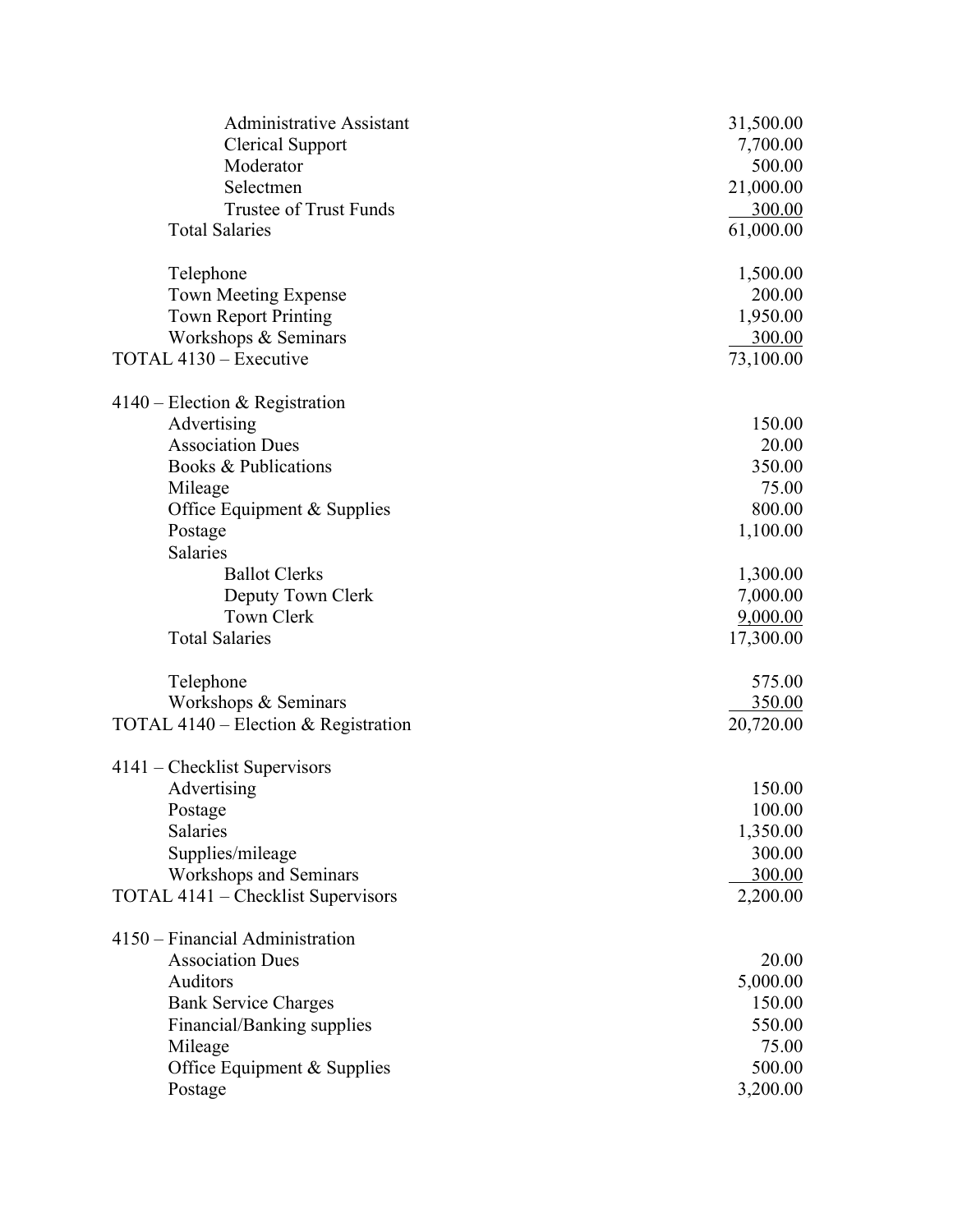| <b>Registry of Deeds</b><br><b>Salaries</b>                       | 750.00    |
|-------------------------------------------------------------------|-----------|
| Deputy Tax Collector                                              | 7,000.00  |
| <b>Deputy Treasurer</b>                                           | 725.00    |
| <b>Tax Collector</b>                                              | 9,000.00  |
| Treasurer                                                         | 1,717.00  |
| <b>Total Salaries</b>                                             | 18,442.00 |
|                                                                   |           |
| Software Support                                                  | 1,800.00  |
| Telephone                                                         | 575.00    |
| Workshops & Seminars                                              | 150.00    |
| <b>TOTAL 4150 - Financial Administration</b>                      | 31,212.00 |
| 4141 – Budget Committee                                           |           |
| Advertising                                                       | 85.00     |
| Mileage                                                           | 30.00     |
| Workshops & Seminars                                              | 150.00    |
| TOTAL 4141 – Budget Committee                                     | 265.00    |
| 4152-Assessing                                                    |           |
| Equipment & Supplies                                              | 300.00    |
| Mileage                                                           | 100.00    |
| Postage                                                           | 400.00    |
| Salaries                                                          | 14,000.00 |
| Software Support                                                  | 2,100.00  |
| Tax Map Maintenance                                               | 3,300.00  |
| Workshops & Seminars                                              | 250.00    |
| TOTAL 4152 – Assessing                                            | 20,450.00 |
|                                                                   |           |
| $4153 - Legal$                                                    | 20,000.00 |
| 4155 – Payroll Expenses                                           |           |
| New Hampshire Retirement - Town<br>4155- Payroll Expenses - Other | 18,000.00 |
|                                                                   | 20,000.00 |
| TOTAL 4155 - Payroll Expenses                                     | 38,000.00 |
| 4191- Planning & Zoning                                           |           |
| 4191.1 - Planning Board                                           | 4,414.00  |
| 4191.2 - Enforcement Officer                                      | 10,315.00 |
| 4191.3 – Zoning Board of Adjustment                               | 1,955.00  |
| 4194.4 - Historical District Commission                           | 358.00    |
| TOTAL 4191 - PLANNING & ZONING                                    | 17,042.00 |
| 4194 – Government Buildings                                       |           |
| Building maintenance/supplies/equipment                           | 11,000.00 |
| Electricity                                                       | 13,500.00 |
| <b>Heating Fuel</b>                                               | 12,000.00 |
|                                                                   |           |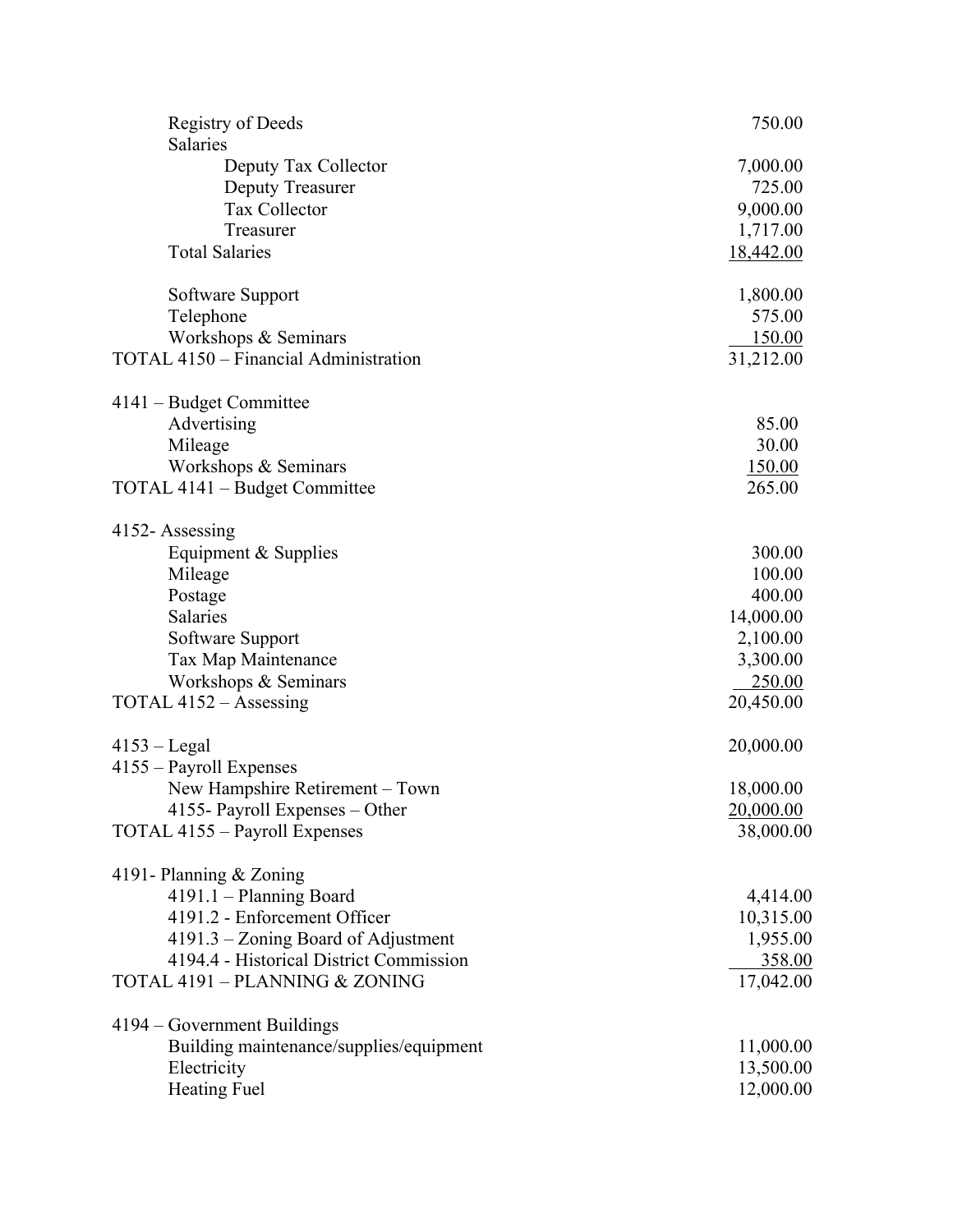| Salaries                             | 5,500.00   |
|--------------------------------------|------------|
| Sanitation                           | 1,500.00   |
| TOTAL 4194 – Government Buildings    | 43,500.00  |
| 4195 - CEMETERIES                    | 3,500.00   |
| 4196 – Insurance Fees                |            |
| <b>Employee Insurance</b>            | 66,000.00  |
| Unemployment & Workers' Compensation | 7,500.00   |
| Property Liability                   | 14,000.00  |
| TOTAL 4196 - Insurance Fees          | 87,500.00  |
| $4197 -$ Advertising & Regional Dues | 3,000.00   |
| $4210 -$ Police                      |            |
| <b>Association Dues</b>              | 20.00      |
| Equipment                            | 1,000.00   |
| Fuel                                 | 6,000.00   |
| Postage                              | 100.00     |
| Radar recertification                | 130.00     |
| Radio maintenance                    | 500.00     |
| Salaries                             |            |
| Police Chief Salary                  | 54,730.00  |
| <b>Police Officer Salaries</b>       | 6,000.00   |
| <b>Police Sergeant Salary</b>        | 49,500.00  |
| Secretary                            | 5,512.00   |
| <b>Total Salaries</b>                | 115,742.00 |
| TOTAL 4210 - Police                  | 130,342.00 |
| 4220 – Fire/Rescue Department        |            |
| <b>Disease Protection</b>            | 500.00     |
| Fire Prevention                      | 1,000.00   |
| Fuel                                 | 2,000.00   |
| General Expenses & Supplies          | 1,500.00   |
| <b>Medical Supplies</b>              | 1,750.00   |
| <b>MedStar Contract</b>              | 24,500.00  |
| Mileage                              | 500.00     |
| Mutual Aid & Dues                    | 5,500.00   |
| New Equipment Purchase               | 5,500.00   |
| Radio                                | 1,500.00   |
| Secretary                            | 4,500.00   |
| Telephone                            | 1,875.00   |
| Training                             | 3,500.00   |
| Truck & Equipment Maintenance        | 15,250.00  |
| TOTAL 4220 – Fire/Rescue Department  | 69,375.00  |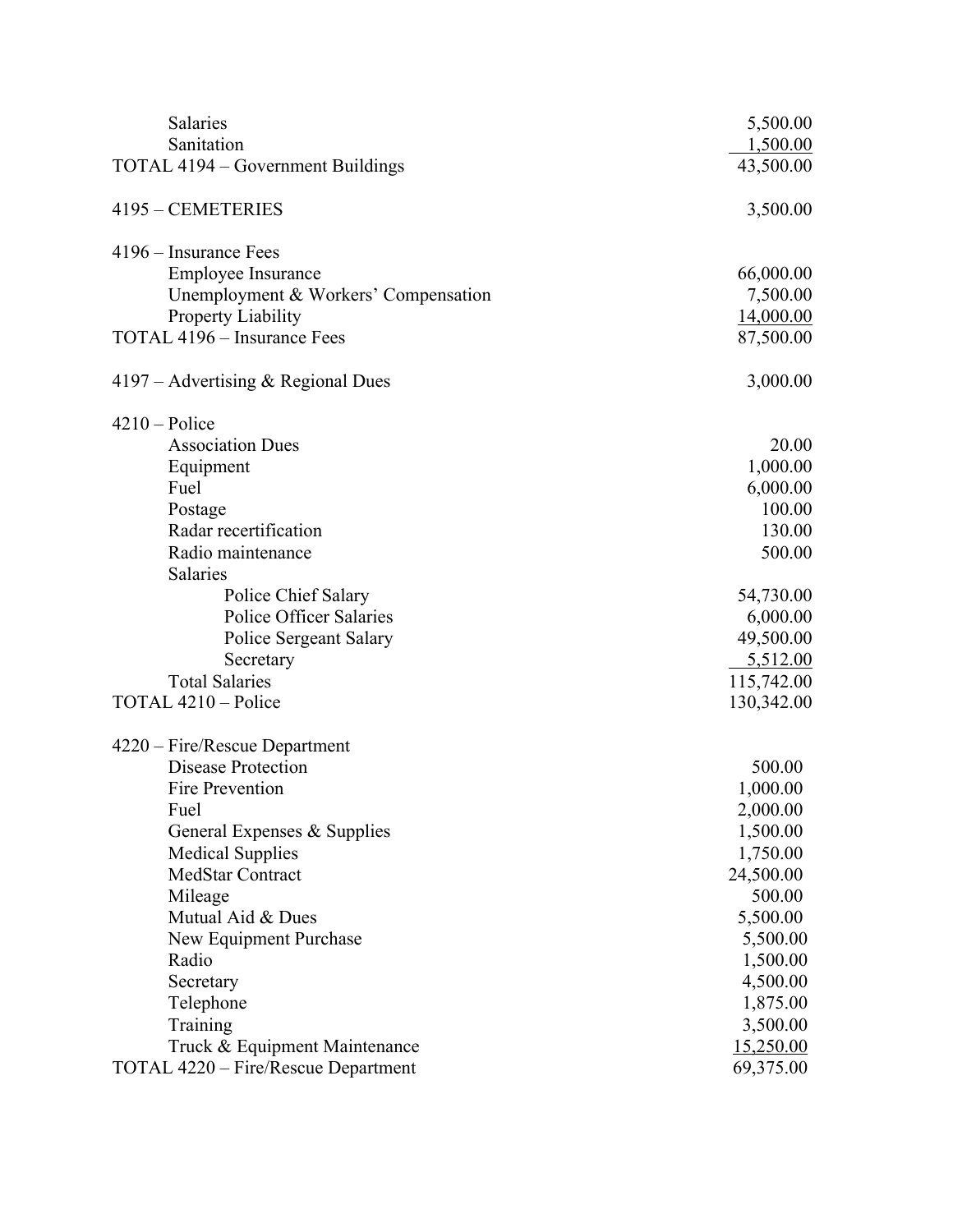| $4290 -$ Emergency/Forest/911                |            |
|----------------------------------------------|------------|
| <b>Emergency Management</b>                  | 550.00     |
| <b>Forest Fires</b>                          | 2,500.00   |
| TOTAL 4290 – Emergency/Forest/911            | 3,050.00   |
| $4312 -$ Highways & Streets                  |            |
| 4312.3 – Road Maintenance                    |            |
| Calcium Chloride                             | 22,260.00  |
| Materials                                    | 37,000.00  |
| Road Maintenance Contractor                  | 71,000.00  |
| Roadside Mowing                              | 12,000.00  |
| Signs & Equipment                            | 1,500.00   |
| Total 4312.3 - Road Maintenance              | 143,760.00 |
| $4312.5$ – Winter Roads                      |            |
| <b>Contract Payment</b>                      | 173,850.00 |
| Materials                                    | 83,000.00  |
| Total 4312.5 - Winter Roads                  | 256,850.00 |
| TOTAL 4312 - Highways & Streets              | 400,610.00 |
| $4316$ – Street Lighting                     | 6,500.00   |
| 4323 – Solid Waste Collection                |            |
| <b>Certification Training</b>                | 500.00     |
| Repairs & Maintenance                        | 1,500.00   |
| <b>Salaries</b>                              | 42,000.00  |
| Supplies                                     | 500.00     |
| Telephone                                    | 550.00     |
| 4323.2 HHW Day                               | 1,097.00   |
| TOTAL 4323 – Solid Waste Collection          | 46,147.00  |
| 4324 – Solid Waste Disposal                  |            |
| <b>Compactor/Waste Management Containers</b> | 100,000.00 |
| <b>Other Disposal Containers</b>             | 14,000.00  |
| TOTAL 4324 – Solid Waste Disposal            | 114,000.00 |
| 4325 – Solid Waste Cleanup                   |            |
| <b>Landfill Monitoring</b>                   | 6,600.00   |
| $4414 - \text{Dog Officer}$                  |            |
| Humane Society Fees                          | 500.00     |
| Salary                                       | 6,000.00   |
| Supplies & Equipment                         | 500.00     |
| TOTAL 4414 – Dog Officer                     | 7,000.00   |
|                                              |            |

4415 – Agencies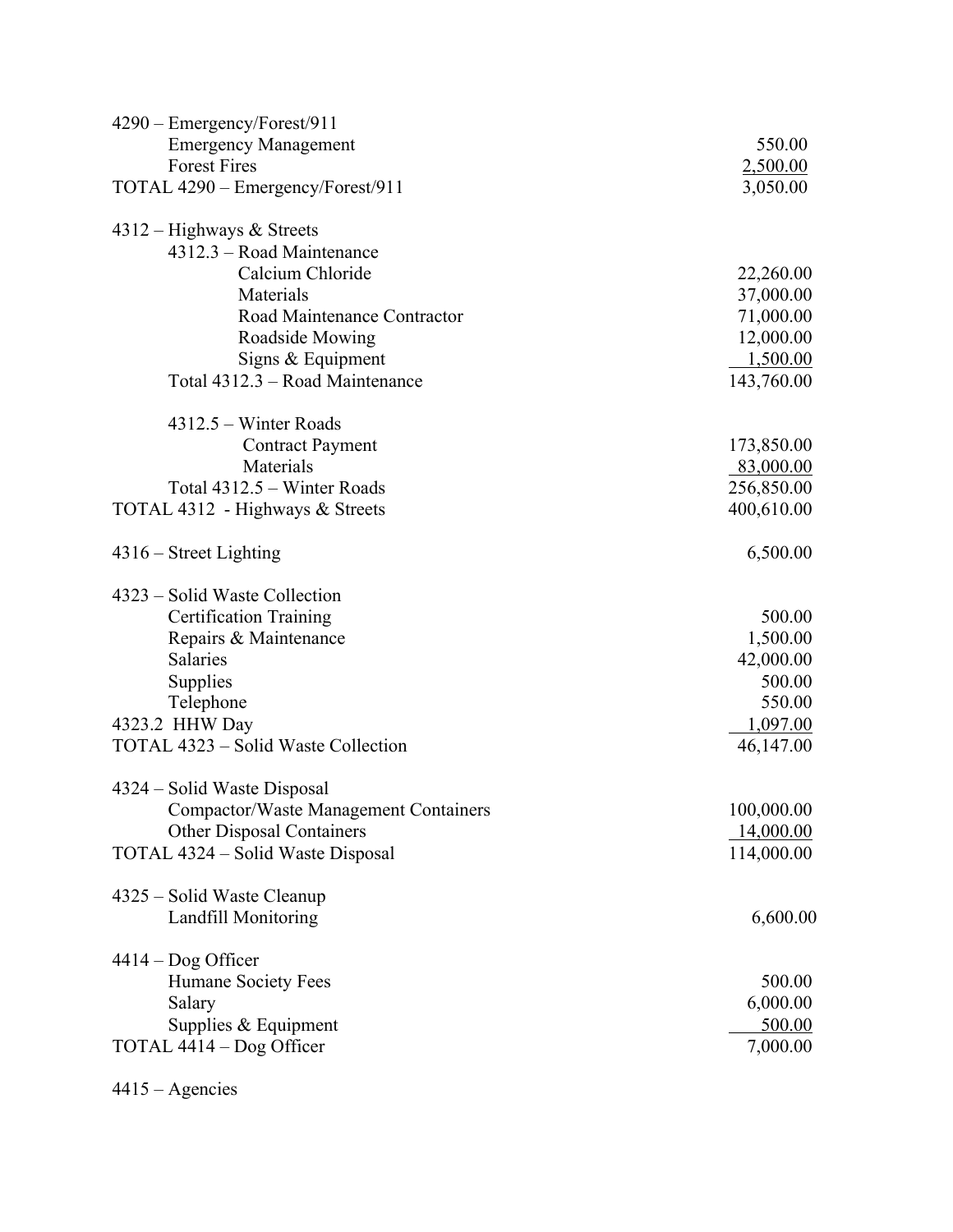| <b>Agape Food Pantry</b>               | 1,000.00     |
|----------------------------------------|--------------|
| <b>American Red Cross</b>              | 400.00       |
| Northern Human Services                | 716.00       |
| Ossipee Children's Fund                | 750.00       |
| <b>Starting Point</b>                  | 1,200.00     |
| Tri-County CAP                         | 3,500.00     |
| <b>VNA</b>                             | 5,326.00     |
| White Mountain Community Health Center | 1,215.00     |
| TOTAL 4415 – Agencies                  | 14,107.00    |
| 4442 – General Assistance              | 18,000.00    |
| $4445.2 - Meals$ on Wheels             | 4,500.00     |
| 4520 – Parks & Recreation              |              |
| Town of Ossipee Recreation Dept        | 3,500.00     |
| $4550 - Library$                       |              |
| <b>Operating Expenses</b>              | 13,600.00    |
| <b>Salaries</b>                        | 33,894.00    |
| TOTAL 4550 - Library                   | 47,494.00    |
| 4583 – Patriotic Purposes              | 1,000.00     |
| 4611.2 Conservation Commission         | 3,050.00     |
| $4619 - Town$ Forester                 | 1,500.00     |
| $4723 - TAN$ Interest                  | 2,500.00     |
| TOTAL 4711 - Debt Service              | 2,500.00     |
| <b>Total Operating Budget</b>          | 1,239,764.00 |

Article 18: To see if the Town will vote to raise and appropriate the sum of Five Hundred Dollars (\$500.00) for the Ossipee Co-Op Preschool, a non-profit organization which currently serves three Effingham families. This article is petitioned by Kimberly Seamans and others.

The article was moved by Timothy Eldridge, seconded by William Piekut. Discussion: Paul Bartoswicz, Chairman of the Budget Committee explained that the reason the Budget Committee did not recommend the article was due to his discussion with the Department of Revenue. Mr. Bartoswicz was told by DRA that the article would not pass their review due to the limited language, i.e.," ....serves three Effingham families". Gwenda English then made a motion, seconded by Eve Klotz, to amend the article's language as follows: "…which currently serves Effingham families". The amendment passed by majority hand vote. We then proceeded to vote on the amended article which now read: To see if the Town will vote to raise and appropriate the sum of Five Hundred Dollars (\$500.00) for the Ossipee Co-Op Preschool, a non-profit organization which currently services Effingham Families. The amended article then passed by majority hand vote.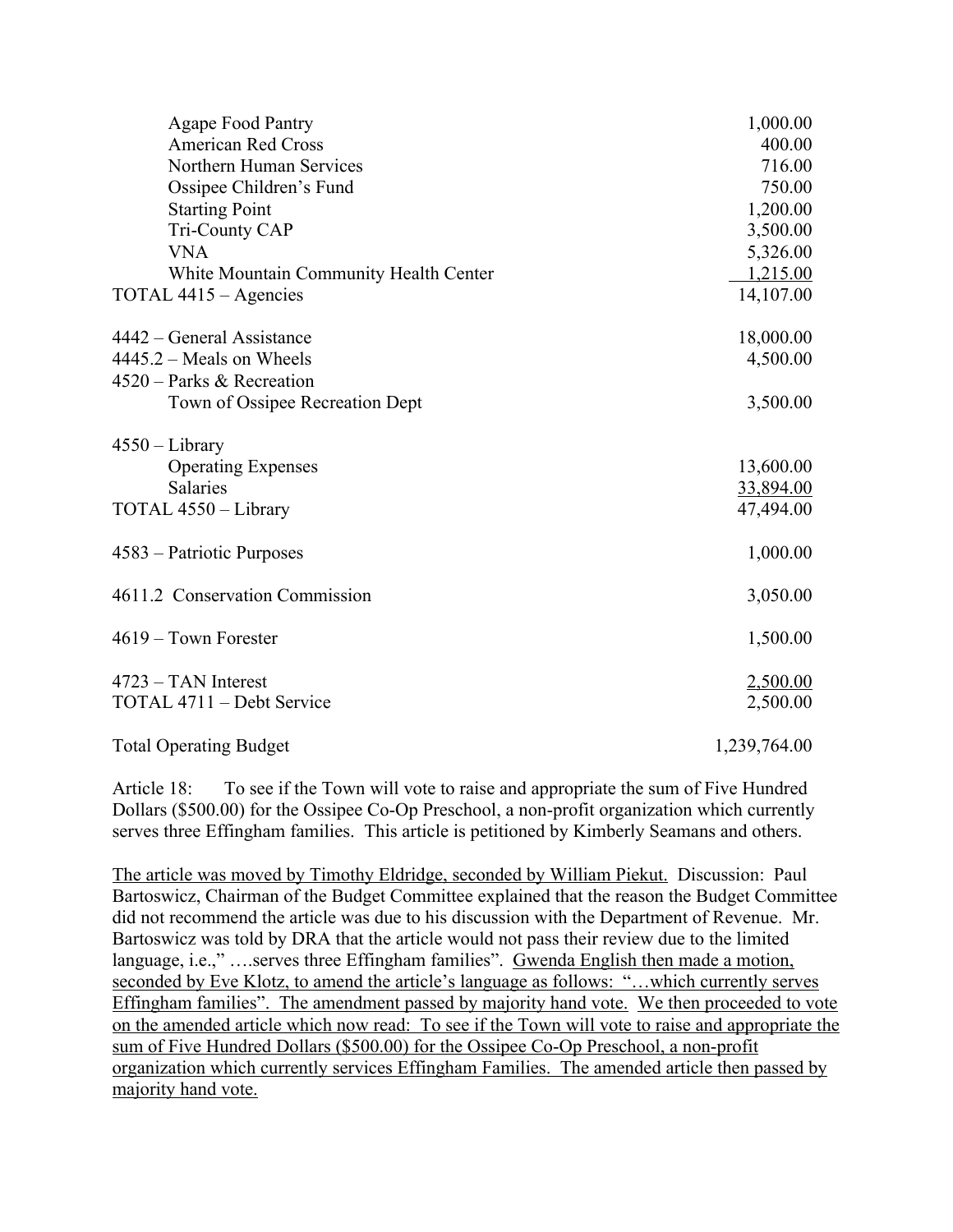Article 19: To see if the Town will vote to establish an Agricultural Commission as permitted by RSA 674:44-e. The word "agriculture" shall include the entirety of RSA 21:34-a, which is the definition of farm, agriculture, and farming. The Commission members will be appointed in conformance with RSA 673:4-b, specifically, not less than 3 and no more than 7 with 5 alternates. All shall be residents of Effingham, and may also serve on other boards and commissions. This article is petitioned by Paul Bartoswicz and others.

The article was moved by Paul Bartoswicz, seconded by Eve Klotz. A motion was then made by Paul Bartoswicz, seconded by Eve Klotz to amend this article to read: "The Commission members will be appointed by the Board of Selectmen in conformance with RSA 673:4-b, specifically, not less than 5 members and 5 alternates." The amendment to the article passed by majority hand vote. We then proceeded to vote on the amended article which now read: To see if the Town will vote to establish an Agricultural Commission as permitted by RSA 674:44-e. The word "agriculture" shall include the entirety of RSA 21:34-a, which is the definition of farm, agriculture, and farming. The Commission members will be appointed by the Board of Selectmen in conformance with RSA 673:4-b, specifically, not less than 5 members and 5 alternates. All shall be residents of Effingham, and may also serve on other boards and commissions. The amended article then passed by majority hand vote.

Article 20: To see if the Town will vote to raise and appropriate the sum of Two Hundred and Fifty Dollars (\$250.00) to fund an Agricultural Commission, in the event that warrant Article 19, establishing an Agricultural Commission for the Town of Effingham passes. This article is petitioned by Paul Bartoswicz and others.

The article was moved by Paul Bartoswicz, seconded by John Meisner. No discussion. The article passed by majority hand vote.

Article 21: To see if the Town will vote to raise and appropriate the sum of Three Thousand Dollars (\$3,000.00) in support of Carroll County Transit for the following transportation services; Public Transit Fixed and Commuter Routes, Demand Response Senior Transportation and Long Distance Non-Emergency Medical Transportation. This article is petitioned by Louise Champion and others.

The article was moved by Henry Spencer, seconded by Cheryle Feirick. Following a short discussion, The article failed by majority hand vote.

Article 22: To see if the Town will vote to approve the following resolution to be forwarded to our State Representative(s), our State Senator, the Speaker of the House, and the Senate President:

Resolved: The citizens of New Hampshire should be allowed to vote on an amendment to the New Hampshire Constitution that defines "marriage". This article is petitioned by Kathleen Mudgett and others.

The article was moved by Neil Eric Potter, seconded by Jory Augenti. Following a lengthy discussion whereby several amendments were proposed, a motion was made by Blair Folts,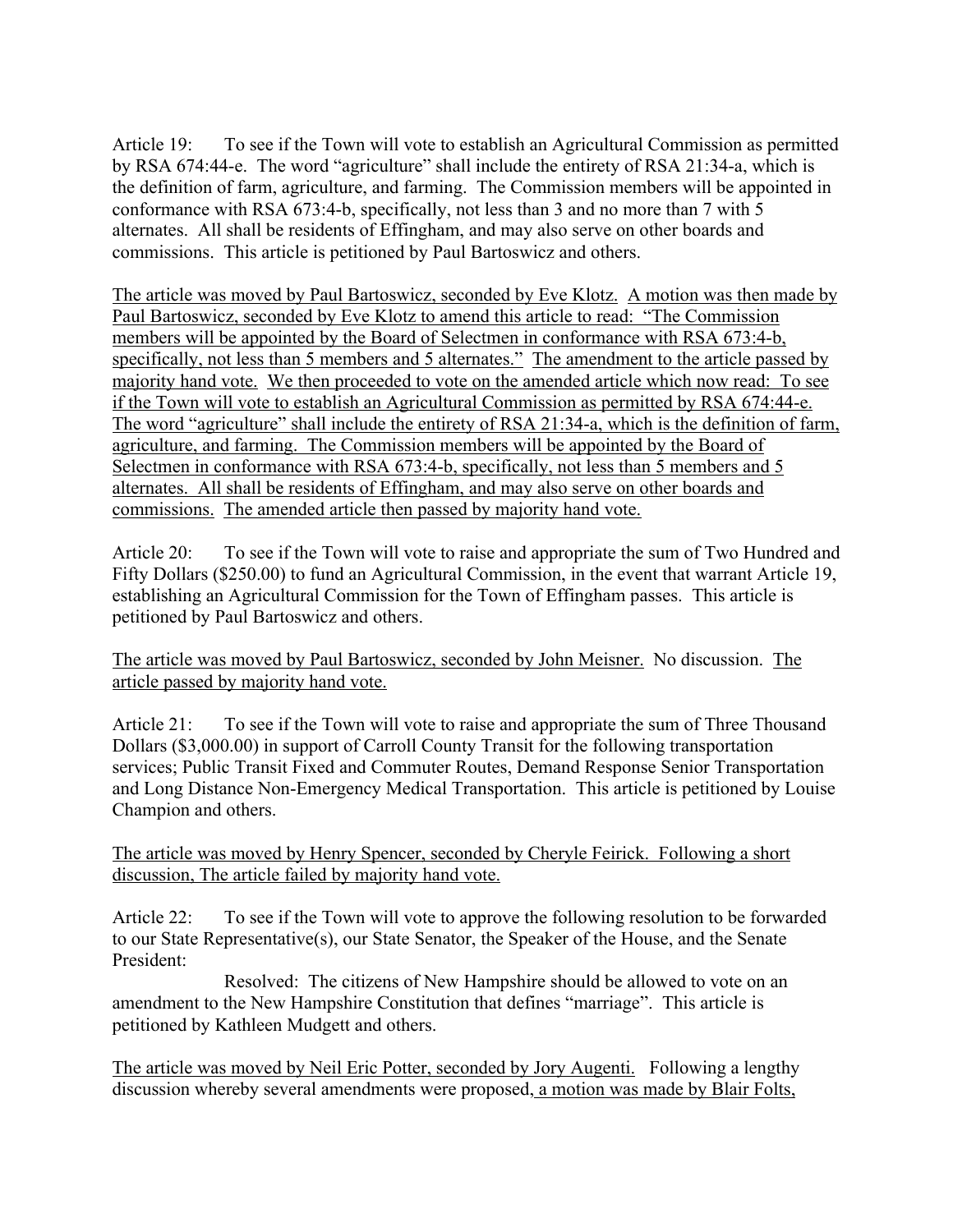seconded by Michael Pilkovsky, to pass over this article. The motion passed on a majority hand vote.

Article 23: To see if the Town will vote to raise and appropriate the sum of Fifty Two Thousand Six Hundred Sixty-Eight Dollars (\$52,668.00) for the installation of an emergency generator and upgrading of the electrical system at the Municipal Office Building, which serves as the Emergency Operations Center for the Town. The sum of \$26,334.00 to come from the State of New Hampshire for this purpose. The remaining amount of \$26,334.00 is to be raised from taxation. If this warrant article fails, the Town will return \$26,334.00 to the granting authority.

The article was moved by John Meisner, seconded by Timothy Eldridge. Following a brief discussion, the article passed on a majority hand vote.

A motion was made by Gwenda English, seconded by John Meisner to restrict reconsideration of Articles 15, 16, 18 through 23. The motion passed by majority hand vote.

Article 24: to see if the Town will vote to exempt the following uses from the Site Plan Review Regulations, as authorized by RSA 674:43, IV, and to direct the Planning Board to amend its Site Plan Review Regulations to reflect these exemptions:

- 1) Cottage Industries, as defined in Section 302 of the Zoning Ordinance that are an accessory use and subordinate to a residential use;
- 2) Home Occupations, as defined in Section 302 of the Zoning Ordinance;
- 3) Farm, as defined in Section 302 of the Zoning Ordinance.

All Other Town, State and Federal laws and rules shall apply to the above uses.

The article was moved by Timothy Eldridge, seconded by Paul Bartoswicz. Following a brief discussion, a motion was made by William Piekut seconded by Cheryle Feirick to pass over this article. The motion to pass over the article passed by majority hand vote.

Article 25: To see if the Town will vote to authorize the Planning Board to establish a special site review committee as authorized by RSA 674:43,III which will have final authority to approve or disapprove minor site plans for non-exempt new or expanding existing commercial uses that are no greater than 10,000 square feet in area.

The article was moved by William Piekut, seconded by Timothy Eldridge. A motion was made by Eve Klotz, seconded by Cheryle Feirick to pass over this article. The motion to pass over the article passed by majority hand vote.

Article 26: To see if the Town will vote to raise and appropriate the sum of Twenty Thousand Dollars (\$20,000.00) for personal allotments/stipends for Effingham Fire Department members.

The article was moved by Cheryle Feirick, seconded by John Meisner. Following a lengthy discussion whereby several amendments were proposed, a motion was made by Eve Klotz, seconded by Gwenda English to <u>amend the article as "...for Effingham Fire Department</u>